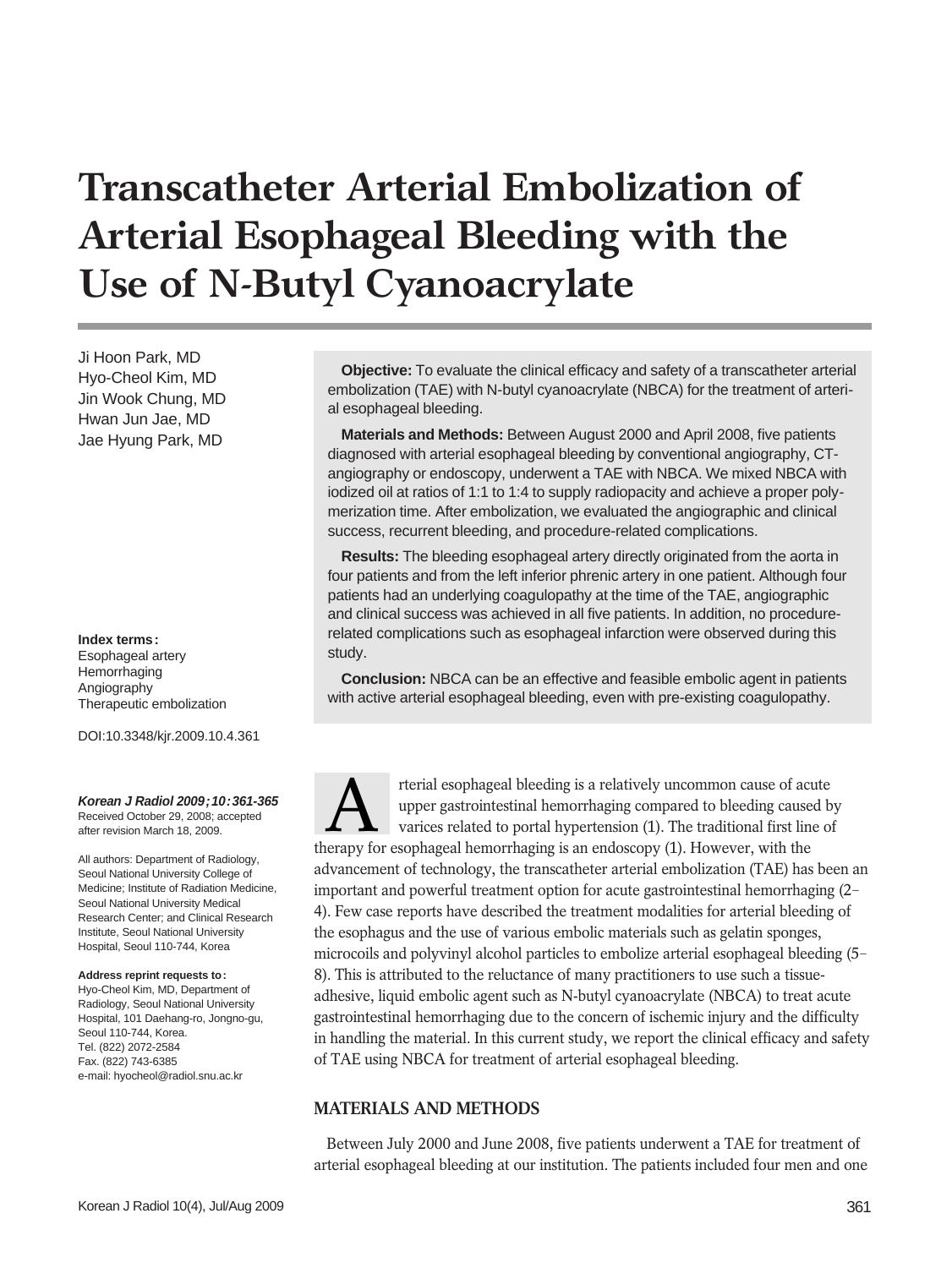woman, with an age range of 41-72 years (mean age, 59 years). Prior endoscopic treatment had failed in two patients and was not attempted in three patients because a skillful endoscopist was not available at that time or patients could not cooperate performing endoscopic treatment. We have described two of these cases in a previous report (9). Our Institutional Review Board approved this study, and patient informed consent was waived due to the retrospective nature of the study.

We used NBCA (Histoacryl; B. Braun, Melsungen, Germany) as an embolic agent in all five patients. The choice of NBCA as an embolic material in gastrointestinal bleeding patients has been common at our institution if we succeeded in the superselection of the small bleeding artery. We performed a diagnostic angiography to localize the bleeding site after a common femoral artery puncture. Our routine angiography protocol included a thoracic aortography and left gastric angiography. If we failed to show evidence of bleeding on aortography and left gastric angiography, we performed a selective angiography of the intercostal artery, bronchial artery, left inferior phrenic artery and tried to search for the esophageal artery directly from the aorta. After confirming the active bleeding, we advanced a 2.4-Fr tip microcatheter (Microferret; Cook, Bloomington, IN) or 2.0-Fr tip microcatheter (Progreat; Terumo, Tokyo, Japan) as close as possible into the bleeding esophageal artery. Next, we mixed NBCA with iodized oil (Lipiodol; Andre Guerbet, Aulnay-Sous-Bois, France) at ratios varying from 1:1 to 1:4. Prior to injection

of the NBCA mixture, we flushed the microcatheter with a 5% dextrose solution to prevent premature polymerization of the mixture within the microcatheter. We injected the NBCA mixture using a 1 mL syringe under fluoroscopic monitoring. Next, we performed a post-embolization angiography to evaluate the effectiveness of the treatment.

We retrospectively evaluated the technical and clinical success, recurrent bleeding, procedure-related complications and clinical outcomes of each patient. We defined technical success as a successful superselection of the bleeding vessel and delivery of the NBCA mixture, as well as an angiography after embolization that showed no evidence of active bleeding (i.e., the presence of a pseudoaneurysm or extravasation of contrast agent). We defined clinical success as clinical improvement without evidence of bleeding for the next three days (i.e., clearing of the nasogastric aspirate and stabilization of the hemoglobin level). Patients who met one of the following criteria were considered to have coagulopathy: a prothrombin ratio greater than 1.5, a partial thromboplastin time greater than 45 seconds or a platelet count less than  $80,000/\mu L$  (2, 10, 11).

## **RESULTS**

The clinical and angiographic data of the five patients are summarized in Table 1. We diagnosed four of the five patients with coagulopathy at the time of embolization. As

| No./Age/<br>Sex | Underlying<br><b>Disease</b>                        | Cause<br>of<br>Bleeding   | Origin of<br>Esophageal<br>Artery     | Location of<br>Bleeding<br><b>Site</b> | Coagulo-<br>pathy | Angio-<br>graphic<br>Finding | Vital Sign before<br>Embolization |               | Vital Sign after<br>Embolization |               | Result                                                |
|-----------------|-----------------------------------------------------|---------------------------|---------------------------------------|----------------------------------------|-------------------|------------------------------|-----------------------------------|---------------|----------------------------------|---------------|-------------------------------------------------------|
|                 |                                                     |                           |                                       |                                        |                   |                              | Mean<br><b>Blood</b><br>Pressure  | Heart<br>Rate | Mean<br><b>Blood</b><br>Pressure | Heart<br>Rate | of<br>Admission                                       |
| 1/58/F          | Corrosive<br>esophageal<br>stricture                | Esophageal<br>candidiasis | Aorta                                 | <b>Distal</b><br>esophagus             | Present           | Extravasation                | 82                                | 130           | 102                              | 104           | Expired due to<br>sepsis 4<br>days later              |
| 2/64/M          | Subtotal<br>gastrectomy<br>due to gastric<br>cancer | Marginal<br>ulcer         | Left<br>inferior<br>phrenic<br>artery | <b>Distal</b><br>esophagus             | Present           | Extravasation                | 88                                | 120           | 96                               | 114           | Expired due to<br>sepsis 29<br>days later             |
| 3/41/M          | Liver<br>transplantation<br>recipient               | Benign<br>ulcer           | Aorta                                 | <b>Distal</b><br>esophagus             | Present           | Extravasation                | 74                                | 124           | 82                               | 86            | Expired due to<br>multiorgan failure<br>28 days later |
| 4/67/M          | Intracerebral<br>hemorrhage                         | Mallory-<br>Weiss tear    | Aorta                                 | <b>Distal</b><br>esophagus             | Absent            | Extravasation                | 86                                | 118           | 130                              | 106           | Discharged<br>without event                           |
| 5/57/M          | Angiosarcoma<br>in liver                            | Benign<br>ulcer           | Aorta                                 | Distal<br>esophagus                    | Present           | Extravasation                | 96                                | 116           | 101                              | 102           | Expired due to<br>sepsis 29<br>days later             |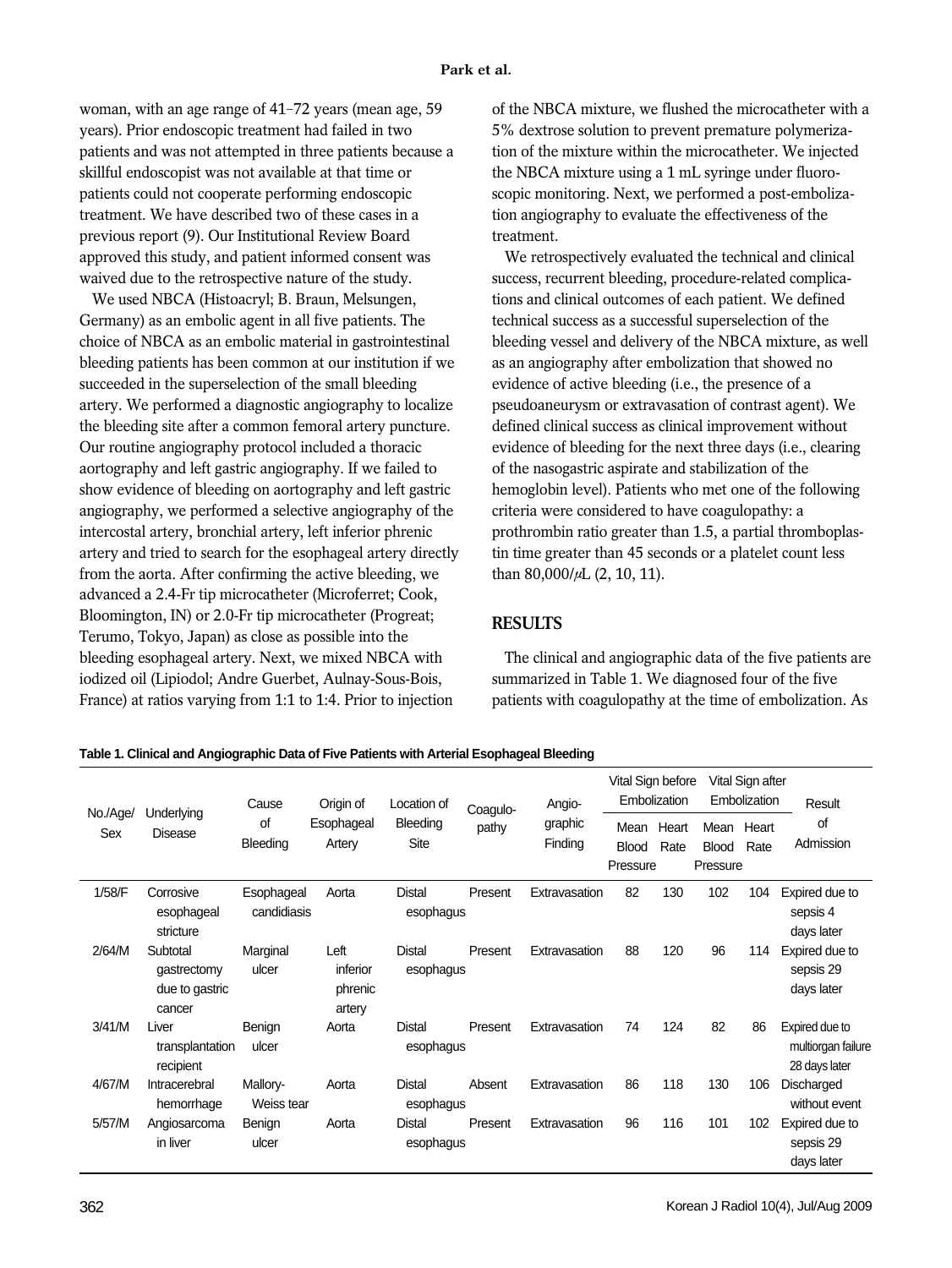well, four of five patients had bleeding esophageal arteries, which originated directly from the aorta (Fig. 1). The fifth patient (patient 2) had a bleeding esophageal artery that originated from the left inferior phrenic artery (Fig. 2). For all the five patients, the bleeding site was located at the distal esophagus. Further, the angiographic findings in all five patients indicated extravasation of contrast agent. Each patient showed clearing of the nasogastric aspirate and stabilization of the hemoglobin level without additional transfusion after embolization, and in turn achieved technical and clinical success. Further, there was no evidence of symptomatic esophageal infarction or other major complications directly related to NBCA embolization in any of the patients. One patient (patient 4)

underwent a follow-up endoscopic evaluation five days after the embolization, and we found no esophageal ischemia. In spite of the successful embolizations, four patients expired during hospitalization due to other underlying conditions such as sepsis or multi-organ failure. The fifth patient recovered without further complications.

#### **DISCUSSION**

N-butyl cyanoacrylate starts to polymerize with the bonding of the ethylene units when exposed to anions such as the hydroxyl moieties in water or numerous anions present in blood. Because of its low viscosity, NBCA is easy to deliver through microcatheters even if the



**Fig. 1.** 41-year-old man (patient 3) presenting with arterial esophageal bleeding and underwent liver transplant 30 days prior. **A.** Selective angiography of esophageal artery arising from descending thoracic aorta shows extravasation of contrast media (arrows) in distal esophagus.

**B.** Image obtained after embolization shows N-butyl cyanoacrylate and Lipiodol mixture in esophageal artery (arrow) and in lumen of esophagus (arrowhead).

**C.** Selective angiography of esophageal artery after performing embolization shows no evidence of extravasation of contrast media. Note subtraction artifact (arrow) caused by N-butyl cyanoacrylate and Lipiodol mixture in esophageal artery.



**Fig. 2.** 64-year-old man (patient 2) with arterial esophageal bleeding that underwent subtotal gastrectomy 49 days prior.

**A.** Selective angiography of left inferior phrenic artery shows extravasation of contrast media (arrowhead) originating from esophageal branch (arrow). **B.** Image during embolization shows Nbutyl cyanoacrylate and Lipiodol mixture in esophageal artery (arrowhead) and in lumen of esophagus (open arrowhead). Note tip (arrow) of microcatheter in esophageal branch.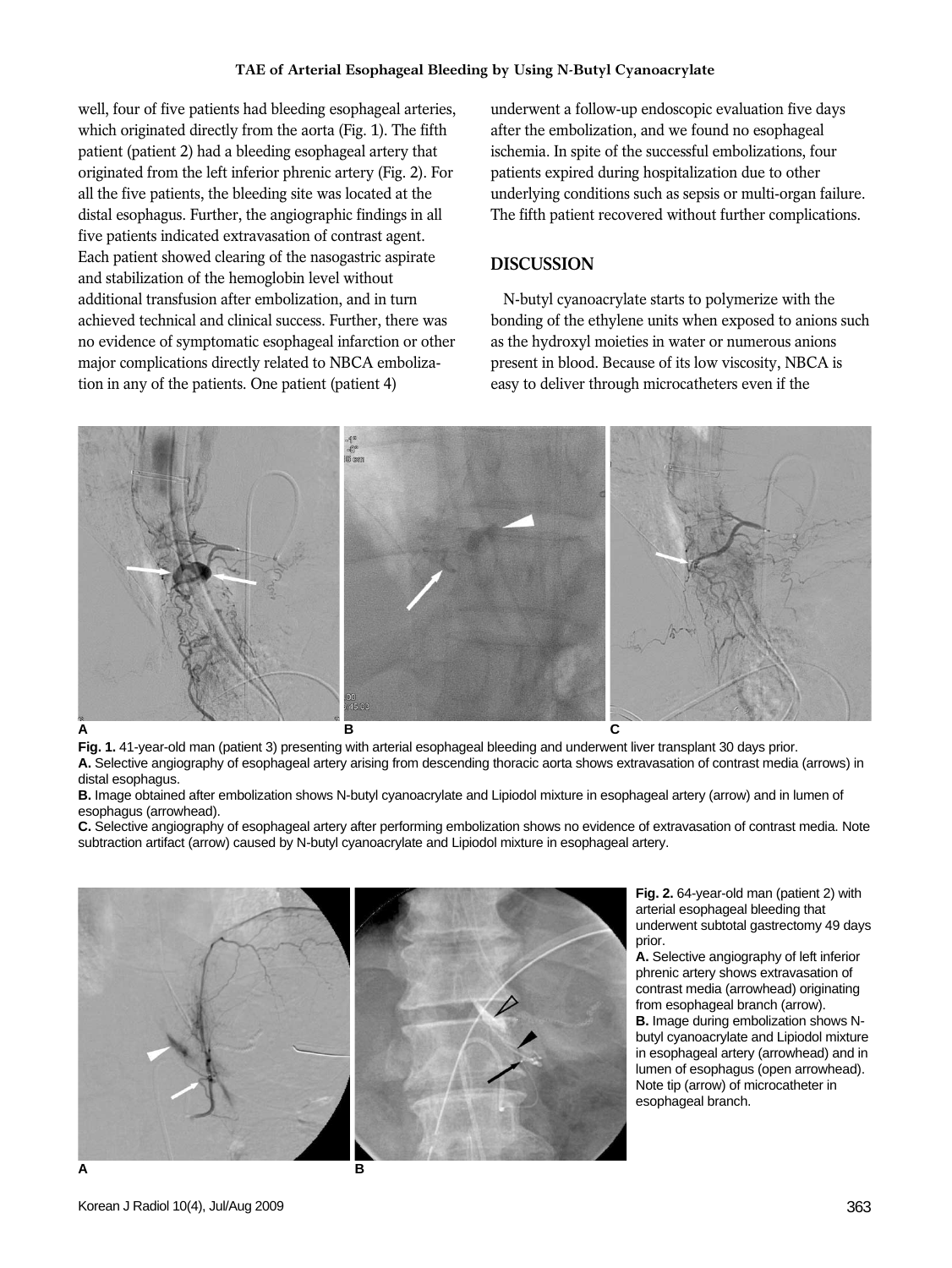catheters have tortuous running pathways. Moreover, the lack of radiopacity and polymerization time when in contact with blood can be modified by the addition of an oily contrast medium such as Lipiodol (12, 13). This allows the operator to control the degree of distal vessel penetration as well as facilitate the occlusion at or significantly beyond the catheter tip. In effect, when blood velocity is low and the catheter tip cannot be placed near the locus of hemorrhaging, lowering the concentration NBCA and releasing it in a far proximity to the target may allow the intended goal to take effect. In turn, when blood velocity is high and the catheter tip can be placed near the locus of hemorrhaging, increasing the concentration of NBCA and releasing it in close proximity to the target, may also allow the intended goal to take effect. Furthermore, as the embolization time was significantly shorter in patients who received NBCA, compared to patients that did not receive the agent, this situation is advantageous to the operator in an urgent or emergency situation (14).

The arterial blood supply of the esophagus is divided into three parts. Primarily, the descending branches of the inferior thyroid artery supply the cervical esophagus. Branches of the bronchial arteries, and one or two esophageal arteries that arise directly from the aorta, supply the midthoracic portion. Lastly, branches of the left gastric or left inferior phrenic arteries supply the distal portion (6, 15). Interventional radiologists should be aware of variations in the arterial blood supply of the esophagus for a complete investigation of a bleeding focus. Branches of the subclavian, thyroidea ima, common carotid, or superior thyroid arteries may also supply the cervical esophagus. Branches of the right third or fourth intercostal arteries may also supply the midthoracic esophagus. Lastly, branches from the celiac, splenic, short gastric, or left hepatic arteries may supply the distal esophagus  $(6, 16)$ .

The origins of previously embolized esophageal arteries varied and have included an esophageal branch that arose from the thoracic aorta (6, 8), an esophageal branch that arose from the right intercostal artery (7) and an esophageal branch that arose from the left gastric artery and inferior phrenic artery (5). In our study, the embolized esophageal branches originated from the aorta in four patients, and from the left inferior phrenic artery in one patient. Also, although all five patients had bleeding at the distal esophagus, there was no bleeding from the left gastric artery.

The various types of embolic materials used for the embolization of esophageal artery include gelatin sponge particles (5, 6), polyvinyl alcohol particles (7), and microcoils (8). As the esophageal arteries form collateral capillary networks before they penetrate the esophageal

muscle layer and perfuse the submucosa (8), they can cause back bleeding (hemorrhaging from potential collateral channels) that is of concern. For this reason, in a case report on embolization of arterial esophageal bleeding with microcoils, Vogten et al. (8) catheterized another two esophageal branches after embolization just proximal and distal to the embolized branch. In our study, back bleeding from collateral channels did not occur. We believe that due to its liquid characteristics, NBCA can penetrate potential collateral channels and effectively embolize the channels with a single injection if properly mixed with oily contrast medium. Recently, NBCA has been used as an embolic agent in upper gastrointestinal bleeding patients with promising results (9, 17). In addition, Toyoda et al. (14) reported a significant reduction in the time of completion for a TAE with NBCA for the treatment of gastric or duodenal ulcer bleeding than TAE without NBCA. In a study of the embolization of acute upper gastrointestinal bleeding, Lee et al. (17) reported the practical application of controlling NBCA concentration when the bleeding artery could not be catheterized. They occluded the distal portion to the orifice of the bleeding vessel with a very slow injection rate of a higher concentration (40%) of NBCA. Next, the microcatheter was withdrawn to the proximal portion for continuous injection. If the catheter could not reach the distal portion of the orifice of the bleeding artery, 20-30% NBCA was injected at a proximal segment.

The diagnosis of coagulopathy in patients has been shown to adversely affect the success rate of embolotherapy in gastrointestinal bleeding, as well as an increase in the odds for clinical failure, which ranges from 2.9 to 19.46 (2, 10, 11). However, previous studies have reported that the use of NBCA was accompanied with a high angiographic and clinical success rate for cases of upper gastrointestinal bleeding in patients with coagulopathy (9, 17) since NBCA does not require the coagulation process for its effect. Similarly, although four of the five patients in our study had coagulopathy, we achieved technical and clinical success in all five case studies.

With the advancement of microcatheter and embolic agents, TAE quickly has become a safe and effective treatment for many cases of upper gastrointestinal bleeding (1, 9, 17). Although the first line therapy for esophageal hemorrhage is endoscopy (1), a TAE can be an alternative option for arterial esophageal bleeding when a skillful endoscopist is not available, endoscopic hemostasis fails, or patients could not cooperate to undergoing endoscopic treatment.

Our study has several limitations. First, the study population is so small because arterial esophageal bleeding is a